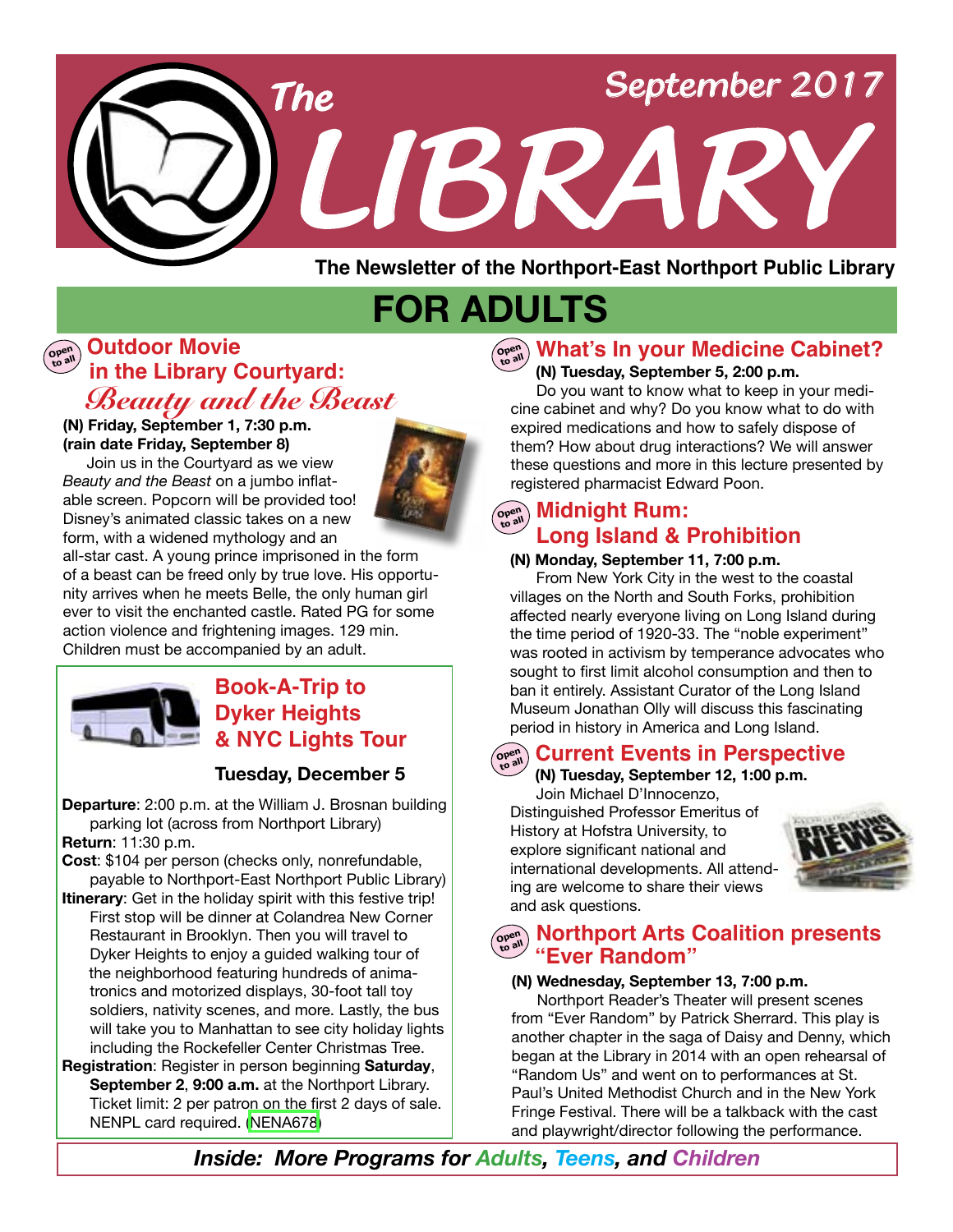# **FOR ADULTS**

#### **(N) Monday, September 25, 10:00 a.m.**

 A representative from the Health Insurance Information and Counseling Program (HIICAP), sponsored by the Retired Senior Volunteer Program, will provide Medicare eligible individuals with information about Medicare, including Parts A, B, C & D, Medicare Savings Programs, Extra Help, and EPIC.



#### **Open to all Long Island Shark Collaboration (N) Friday, September 22, 7:00 p.m.**

 Gregory Metzger, marine science and aquaculture teacher and cofounder of the Long Island Shark Collaboration, will be presenting his latest findings from a summer of research. Mr. Metzger and his team of researchers have set out to better understand the population dynamics of all large coastal sharks found along the south shore of Long Island, and his lectures educate citizens on the basic biology of sharks and the methods used by shark biologists to gather data.

#### **(N) Friday, September 22, 2:00 p.m.**

Since the 17th century, our planet's waterways have captured the imagination of countless artists who have explored rivers, harbors, and coastlines, as well as storms, shipwrecks, and sea monsters. Join Heckscher Museum of Art docents Helen Udell and Anita Pescow for an engaging discussion of the more than four dozen paintings, prints, and photographs from the Museum's permanent collection that make up this special exhibition.

#### $\sigma_{\text{open}}^{\text{open}}$  **Medicine Collection Day (N & EN) Thursday, September 14,**

 **(N) Tuesday, September 19, 3:00 p.m.** Jamie Saragossi, Outreach Librarian at Stony Brook University Health Sciences Library, will help you navigate and evaluate the vast number of websites that provide health information. She will present resources that are reliable and will save you time when trying to educate yourself about a diagnosis, medication, or new developments in the field of medicine. Also learn about the Library's resources available to the public.

# **Open to all Medical Applications of 3D Printing**

 **(EN) Wednesday, September 13, 7:00 p.m.** Todd Goldstein PhD, is a 3D printing researcher at

#### **Ebb & Flow: Seascape and Shoreline Views**

#### **Medicare Basics Open to all**

Northwell Health's Feinstein Institute for Medical Research. He will be on hand to discuss the use of both 3D printing in clinic and 3D bioprinting as a tool for tissue-engineered patient specific solutions. Dr. Goldstein is an Instructor in the department of orthopedic research and bioelectronic medicine. His work on 3D technologies has been featured locally, nationally, and internationally. Please join us for a fascinating look at this cutting-edge technology.

 During the month of September, the Library's 3D printer will be on display at the East Northport Library. This printer creates three-dimensional plastic objects from digital designs. Stop by and see this amazing process in action!

### **3D Printer Technology at the Library!**



 Guided by the Baking Coach, you will decorate leaf shaped sugar cookies with autumnal colors. Learn how to make a sugar glaze, color it, and then apply it to the cookies with a swirl technique. Everyone goes home with their own delicious cookies. Registration begins September 13. ([NENA682](http://alpha1.suffolk.lib.ny.us/record%3Dg1075582~S43))

#### **(N) Friday, September 15, 6:00 p.m.**



Cooler days are on the way, and Chef Rob Scott returns with an autumn-inspired menu. Participants will make tomato basil soup with grilled mozzarella cheese croutons, and toasted pound cake with a citrus mascarpone cream. Nonrefundable \$5 materials fee per person is due at the time of registration. Registration begins August 28. [\(NENA674\)](http://alpha1.suffolk.lib.ny.us/record%3Dg1074988~S43)

#### **Open Extreme Design Makeover**

#### **Health Information on the Web Open to all**

 **3:30-6:30 p.m.**

 The Northport Police Department and the Suffolk County Sheriff's Office will collect unused or expired prescription and over-the-counter medications. Proper disposal of these items is essen-



tial for risk reduction and environmental protection. No questions asked and no personal information is required.

**Northport:** Items in pill form only.

**East Northport**: Items in pill form as well as hypodermic needles and liquids. The hypodermic needles must be stored in a heavy-duty plastic container with a tight-fitting, puncture-resistant lid and labeled "sharps."

### **with Chef Rob Scott Flavor Your Autumn**

*This event is co-sponsored by the Northport-East Northport Community Drug and Alcohol Task Force*.

#### **Learn to Be . . . Tobacco Free**

**(EN) Mondays, September 18, 25, October 2, 16, 23, 30, November 20, 6:00-7:15 p.m.** 

 This multi-session program is offered by the Suffolk County Office of Health Education and is based on the CDC's Clinical Practice Guidelines for treating nicotine dependence. The emphasis is on preparing to quit. Those who use all forms of tobacco (including cigars, pipes, and chew tobacco) are welcome. Call Debora Rippel at the Suffolk County Office of Health Education at 631-853-2928 to register.

#### **Computer Classes**



# **FOR ADULTS**

## **Fall Leaf Cookies**

#### **(N) Wednesday, October 4, 7:00 p.m.**

**to all**

 **(N) Tuesday, September 26, 2:00 p.m.** Professional Interior Designer Jacqui Palatnik will introduce you to all of the latest trends in household design! The program incorporates color, space planning, flooring, and wall coverings in kitchens, bathrooms, and outdoor spaces. Come enjoy this interactive and fun program which will include detailed handouts.

#### **Introduction to Microsoft Excel Intermediate Microsoft Excel**<br> **Mandel Contempts: 19, 700 p.m. (N) Monday, September 18, 7:00 p.m.**  Learn more about this popular spreadsheet program, including functions, working with ranges, macros, charting, and much more. Prerequisite: Introduction to Microsoft Excel or equivalent. Registration begins September 1. ([NENC222\)](http://alpha1.suffolk.lib.ny.us/record%3Dg1000954~S43) **Open to all (EN) Thursday, September 14, 7:00 p.m.** Learn how to create a database in Microsoft Word and use the Mail Merge function to create labels, letters, holiday card mailings, forms, and envelopes for mass distribution. Prerequisite: intermediate computer knowledge. Registration is underway. ([NENC221](http://alpha1.suffolk.lib.ny.us/record%3Dg1075107~S43)) **Mail Merge in Microsoft Word Hands On Hands On (N) Wednesday, September 6, 7:00 p.m.** Learn the basics of this popular spreadsheet program, including creating, editing, and formatting worksheets, formulas, and much more. Prerequisite: basic computer knowledge. Registration is underway. [\(NENC220\)](http://alpha1.suffolk.lib.ny.us/record%3Dg1017266~S43) **SeniorNet: iPhone Camera (N) Wednesday, September 27, 2:00 p.m.** Join us to learn why the iPhone camera is so popular: ease of use, great editing tools, and the ability to take videos. There are also many photography apps available for the iPhone. This class will include a demonstration of apps for taking, correcting, and enhancing images and videos. **Introduction to Windows 10**<br>Hands (All Monday October 2, 7:00 p.m.  **(N) Monday, October 2, 7:00 p.m.** This hands-on class provides an understanding of the latest version of Windows. Learn how to use the desktop to work with files, folders, and applications. Use the new start menu, help, search, and much more. Prerequisite: basic computer knowledge. Registration begins September 18. [\(NENC224\)](http://alpha1.suffolk.lib.ny.us/record%3Dg1066488~S43)

## **Country Line Dancing**

#### **(N) Fridays, October 6, 13, 20, 7:00 p.m.**

 Get ready to kick up your heels and have some fun in this three-part series. Natalie Boyle will teach basic and intermediate steps to the dances that the top Long Island bands play. This is a great way to exercise and socialize! Registration begins September 15. [\(NENA683\)](http://alpha1.suffolk.lib.ny.us/record%3Dg1075583~S43)

 **(N) Sunday, October 1, 2:00 p.m.** Experience a performance by the Karpenteers and you are immediately transported back to the 70's and the melodic, classic sounds of Karen & Richard Carpenter. Within the first few notes, you will realize that the catchy melodies, lush harmonies, and brilliant

arrangements can only belong to the Carpenters.

**(EN) Thursday, September 28, 7:00 p.m.** Suffolk County Police Officer Michael Umbarila will explain the process and requirements to become a Suffolk County Police Officer. Registration begins September 1. ([NENR121](http://alpha1.suffolk.lib.ny.us/record%3Dg1075536~S43))

# $\left(\begin{smallmatrix} \mathsf{open} \ \mathsf{non}\ \mathsf{non}\ \mathsf{non}\ \mathsf{non}\ \mathsf{non}\ \mathsf{non}\ \mathsf{non}\ \mathsf{non}\ \mathsf{non}\ \mathsf{non}\ \mathsf{non}\ \mathsf{non}\ \mathsf{non}\ \mathsf{non}\ \mathsf{non}\ \mathsf{non}\ \mathsf{non}\ \mathsf{non}\ \mathsf{non}\ \mathsf{non}\ \mathsf{non}\ \mathsf{non}\ \mathsf{non}\ \mathsf{non}\ \mathsf{non}\ \mathsf{non}\ \mathsf{non}\ \mathsf{non}\ \mathsf{non}\ \mathsf{non}\ \mathsf{non}\ \mathsf{non}\ \mathsf{non}\ \mathsf{non}\ \math$

#### **( EN) Wednesday, September 27, 7:00 p.m.**

# **a Suffolk County Police Officer How to Become**

Volunteering under Community of Social Justice's Opioid Overdose Prevention Program, The National Guard Counterdrug Task Force will conduct training for all interested adults (16 and older) on how to recognize the signs of an opioid overdose and administer Naloxone (Narcan). This program is cosponsored by the Northport-East Northport Community Drug and Alcohol Taskforce. Registration begins September 1. [\(NENR126](http://alpha1.suffolk.lib.ny.us/record%3Dg1075533~S43))

### **Opioid Overdose Prevention (OOP) Training**

## **SeniorNet: Internet Security**

#### **(EN) Friday, October 6, 2:00 p.m.**

Protecting your computer from cyber-attacks includes properly setting up your web browsers. Join us to learn how to secure your computer from attacks via the Internet. Discussion includes anti-virus software, firewalls, malware, phishing, private browsing, and security settings for MS Edge, MS Internet Explorer, Firefox, and Google Chrome.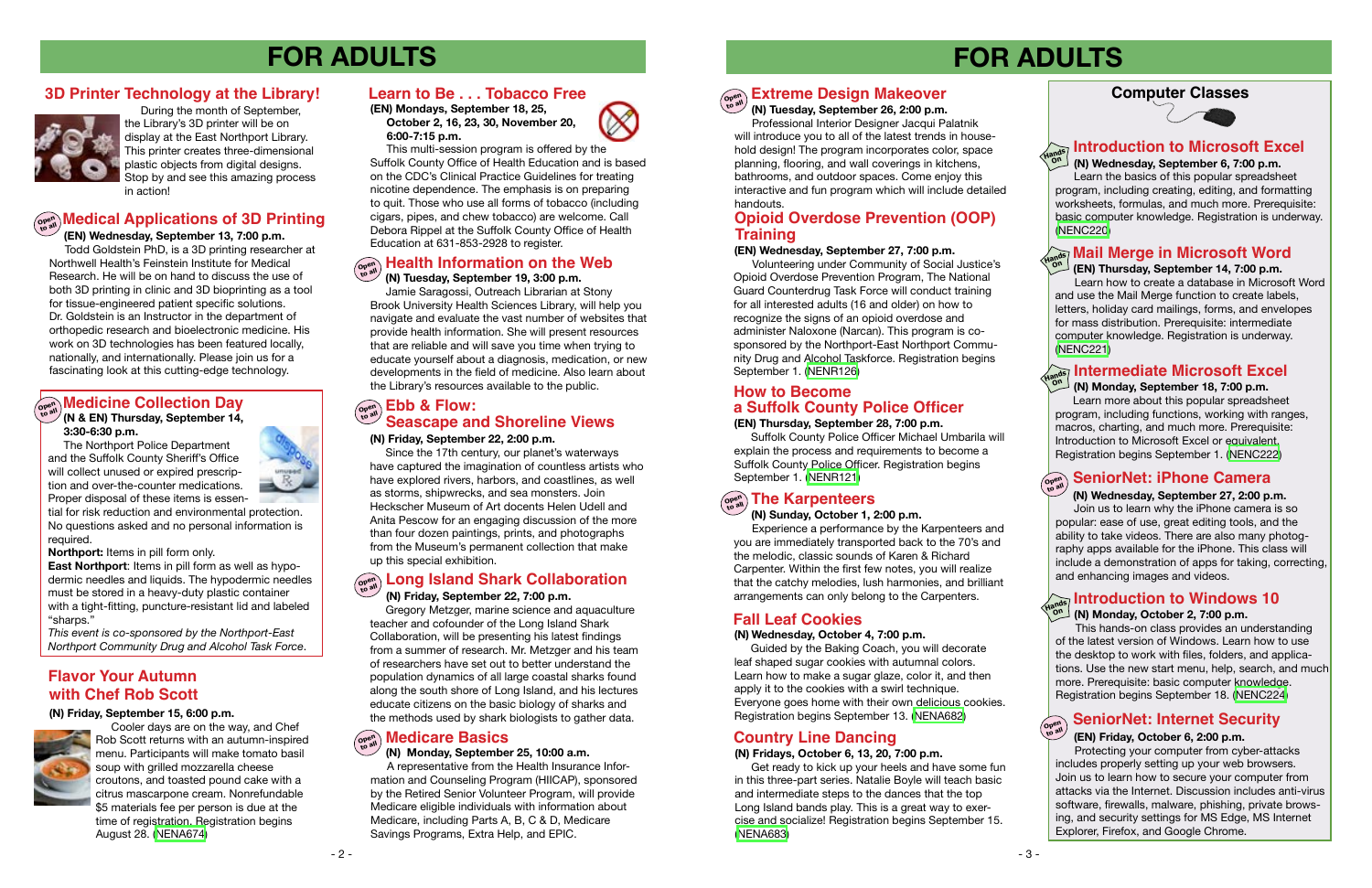# **FOR TEENS**

# **New Museum Passes:**

**Registration for the following Teen Programs and Volunteer Opportunities begins September 7.**

#### **(N) Friday, September 15, 7:30-8:45 p.m.**

 Do you love to write? Join fellow writers to discuss your ideas and get feedback on your work. New members are welcome. ([NENY162](http://alpha1.suffolk.lib.ny.us/record%3Dg1075459~S43))

# $\mathcal{E}_{\text{drop}}^{\text{S}}$ Sharpie Club

# **Teen Writers Workshop**

 The essay is often one of the hardest parts of the college application process. Learn more about writing this important essay as Naushad Mehta, a professional writing coach, will offer guidance and tips on writing a winning essay. ([NENY164\)](http://alpha1.suffolk.lib.ny.us/record%3Dg1075468~S43)

 **(EN) Tuesday, September 19, 3:30-5:00 p.m. (N) Tuesday, September 26, 3:30-5:00 p.m.** Chill out out after school and decorate something awesome with Sharpie markers! **in**

**(N) Saturday, September 23, 2:00-3:30 p.m.** Hadoken! Join your friends in this PlayStation 4 Street Fighter V competition. Prizes for the top three players. [\(NENY163](http://alpha1.suffolk.lib.ny.us/record%3Dg1075464~S43))

# **Street Fighter V Competition**

**(N) Tuesday, September 26, 7:00 p.m.** *Teens and parents are welcome*

### **College Application Essay Writing Workshop**

#### **Teen Volunteer Opportunities**

*Open to students in grades 7-12* You may choose one volunteer opportunity.

**(N) Saturday, September 23** *(Please choose one time session)* **9:45-11:00 a.m.** [\(NENY165\)](http://alpha1.suffolk.lib.ny.us/record%3Dg1075485~S43) **10:45 a.m.-12:00 p.m.** [\(NENY166](http://alpha1.suffolk.lib.ny.us/record%3Dg1075489~S43)) **11:45 a.m.-1:00 p.m.** ([NENY167](http://alpha1.suffolk.lib.ny.us/record%3Dg1075491~S43))

 Earn volunteer credit and help at our Pet Fair with a variety of pet-related children's activities.

# **Pet Fair Volunteers**

**(N) Saturday, September 23, 11:00 a.m.-12:00 p.m.** Earn volunteer credit while making a dog toy from an upcycled t-shirt that will be donated to the local animal shelter. ([NENY168\)](http://alpha1.suffolk.lib.ny.us/record%3Dg1075497~S43)







# **Dog Toy Volunteers**

# **FOR ADULTS**

**(N) Tuesday, September 19, 9:30-11:30 a.m.** (NENA680)

**(EN) Wednesday, September 27,**

 **10:00 a.m.-12:00 p.m.** (NENA681)

A volunteer from the Health Insurance Information, Counseling, and Assistance Program (HIICAP) will answer questions one-on-one about Medicare and supplementary insurance by appointment. Registration begins September 1.



Please note: These courses promote safe driving and help participants mainta *their driving skills. Check with your insurance company about the specific premium and point reductions available to you.*

# **Medicare Counseling**





 **(EN) 11:00 a.m.-12:00 p.m.** 

 A nurse from Visiting Nurse Service is available to provide a free blood pressure check.

#### **(EN) Wednesday, September 6, 12:00-2:00 p.m.**

 The Joseph P. Dwyer Veterans Peer Support Project was created to assist veterans, service members, and their families to achieve and sustain personal health, wellness, and purpose in their post-service lives. Stop by and speak with a peer mentor.

#### **(EN) Monday, October 2, 2:00 p.m.**

**(N) Thursday, September 7, 7:00 p.m.**  Our nonfiction group will discuss *Spain in Our Hearts: Americans in the Spanish Civil War, 1936-1939* by Adam Hochschild.

 Are you a Literacy Suffolk Volunteer? Connect with other volunteers who provide literacy services in our community and share techniques and best practices that will help your literacy student succeed. Learn about new materials added to the Adult Learners collection as well as useful electronic databases and free online resources.





**Stop by the Reference Desk for more information and to reserve a pass.** *New York Transit Museum* **and** *The Holocaust Memorial and Tolerance Center of Nassau County Sponsored by The Friends of the Northport-East Northport Public Library*

# *The Circle*

**Fridays, (N) September 15, and (EN) September 22, 2:00 p.m.**

A woman lands a dream job at a powerful tech company called the Circle, only to uncover an agenda that will affect the lives of all humanity. Rated PG-13. 110 minutes.

#### **Friday Movies**

#### *Gifted*

#### **Fridays, (N) September 1, and (EN) September 8, 2:00 p.m.**

Frank, a single man raising his child prodigy niece Mary, is drawn into a custody battle with his mother. Rated PG-13. 101 minutes.



*Closed captioning will be displayed.*

# **FOR ADULTS**



# **Defensive Driving**

# **AARP Smart Driver Course**

**(EN) Tuesdays, September 5 & 12, 7:00-10:00 p.m.** Applications are currently available at both library

buildings.

Fee: \$36

**(N) Saturday, September 9, 9:30 a.m.-4:00 p.m.**

Registration is underway at the Northport Library only. ([NENA675\)](http://alpha1.suffolk.lib.ny.us/record%3Dg1075013~S43)

Fee: \$20 for AARP members (\$25 for nonmembers) payable to AARP by check or money order only at registration.

**(N) Saturday, October 7, 9:30 a.m.-4:00 p.m.**

Applications are available at both library buildings beginning September 16. Fee: \$36

# **Blood Pressure Check Joseph P. Dwyer Veterans Peer Support Project**





 **(N) Wednesday, September 27, 6:30 p.m.** Join Cinema Arts Centre co-director Dylan Skolnick to discuss *Beatriz at Dinner.* Beatriz, an immigrant from a poor town in Mexico, has drawn on her innate kindness to build a career as a spiritual health practitioner in Los Angeles. When she meets a cutthroat real

estate developer at a dinner party, their worlds collide and neither will ever be the same. Rated R. 83 minutes.

#### **Open to all Cinema at the Library**

### **(EN) Tuesdays, October 10 & 17, 6:00-9:00 p.m.**

Registration begins September 19 at the East Northport Library only. ([NENA684](http://alpha1.suffolk.lib.ny.us/record%3Dg1075433~S43))

Fee: \$20 for AARP members (\$25 for nonmembers) payable to AARP by check or money order only at registration.

# *Book Groups*

**(N) Monday, September 25, 7:00 p.m.** The group will discuss *News of the World* 

by Paulette Jiles.

**(N) Thursday, September 14, 2:00 p.m.** The group will discuss *Commonwealth* by Ann Patchett.

*Copies of the discussion books are available at the Northport Library Circulation Desk.* 

## **Truth Be Told**

## **Novel Ideas**

# **Page Turners**

**(EN) Thursdays, September 21,**

 **October 5, 12, 26,** 

 **November 2, 9, 16, 30, 7:00 p.m.**

This series will help you develop your English reading, writing, speaking, and listening skills. Registration begins September 1. [\(NENR125](http://alpha1.suffolk.lib.ny.us/record%3Dg1075551~S43))

## **ESL for Adults**

**(EN) Tuesdays, September 12 & 26, 7:00 p.m.** 

Meet new friends and practice your English language conversation in a relaxed and friendly environment. Registration begins September 1. [\(NENR127](http://alpha1.suffolk.lib.ny.us/record%3Dg1075550~S43))

 **(EN) Friday, September 22, 7:00 p.m.** 

#### **Let's Talk: English Conversation**

This informal reading group is designed for intermediate English language learners and emergent literacy readers. Pick up this month's reading selection at the East Northport Circulation Desk.

# $\left(\begin{array}{c}\n\hline\n\text{open}\n\end{array}\right)$  **Literacy** in Action

# **Open to all Quick Reads**

## **Short Story Central**

**(N) Tuesday, November 7, 7:00 p.m.**

 Story selections will be available for pick-up in the Northport building beginning October 1.

# **Veterans Book Club**

 Share your reading enjoyment with fellow veterans. Using the nationally recognized Next Chapter Book Club model, a trained facilitator from Literacy Nassau will help foster understanding, community, and camaraderie. To participate, pick up a form at the Reference Desk at either library building.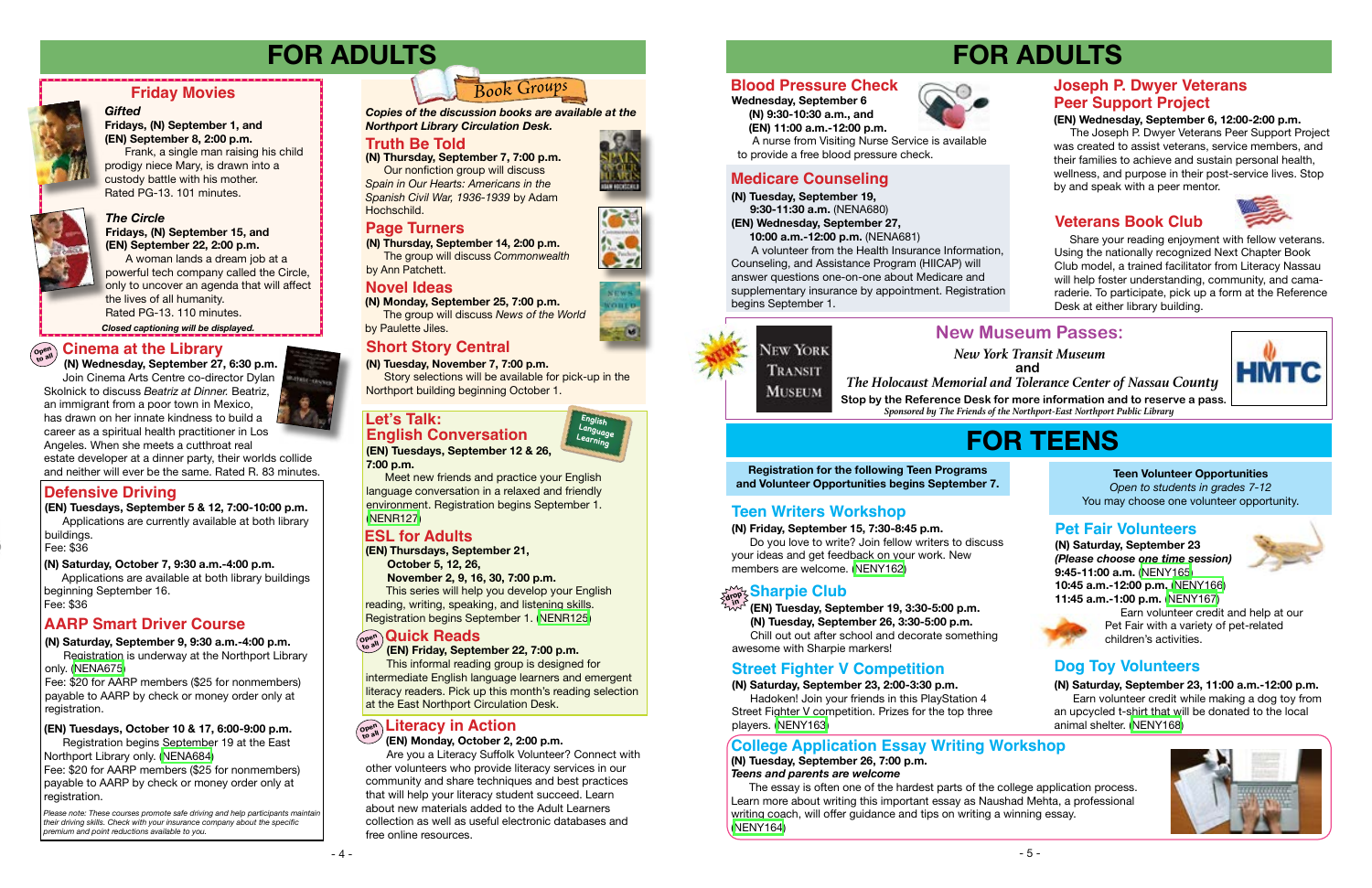

*Children 1-3 years with adult; siblings welcome* Child development experts will be on hand to answer your questions while your children play with age-appropriate toys. The program also includes an open-ended art activity and a circle time with stories and songs. (60 min.) [\(NENJ277](http://alpha1.suffolk.lib.ny.us/record%3Dg1075160~S43))

**(N) Thursdays, September 28, October 5, 12, 19, 10:00 a.m.** 

You and your child will enjoy fun and educational activities designed to encourage early reading, math, and social readiness skills, and also create a craft. (60 min.) ([NENJ275](http://alpha1.suffolk.lib.ny.us/record%3Dg1074861~S43))

#### **(N) Tuesdays, September 19, 26, October 3, 10:00 a.m.**

 Sing songs and rhymes while using scarves, bells, balls, and hoops that engage children with music and physical activity to reinforce early literacy skills and foster a love of language. (30 min.)

*Children 2-5 years with adult; siblings welcome* 

#### **(EN) Mondays, September 18, 25, October 2,**

 **10:00 a.m.** ([NENJ273](http://alpha1.suffolk.lib.ny.us/record%3Dg1075144~S43)) **or 11:00 a.m.** ([NENJ274](http://alpha1.suffolk.lib.ny.us/record%3Dg1075146~S43)) *Children 1-3 years with adult; siblings welcome*

### **Sing and Play Programs for families**

# **FOR CHILDREN**

**Registration for the following Road to Reading series programs begins September 7.** 

**(***One series program per child please***)** 

### **Time for Tots**

#### **1,2,3 Learn with Me**

#### **Program for children and accompanying adult; no siblings please**

**(N) Tuesdays, October 10, 17, 24, 10:00 a.m.**

*Children birth-23 months with adult; no siblings*

Enjoy rhymes and songs with your young child in this program focusing on nursery rhymes. The natural rhythm of the language encourages an awareness of the sounds that are the building blocks of words and are so important for language development and early literacy. (30 min.) [\(NENJ278\)](http://alpha1.suffolk.lib.ny.us/record%3Dg1074862~S43)

#### **(EN) Tuesdays, September 19, 26, October 3, 10, 1:00 p.m.**

# **drop in Pajama Storytime**

*Children 4-5 years; independent*

**Children listen to stories and sing songs and** rhymes that increase vocabulary and letter knowledge, then participate in hands-on activities to reinforce the elements of the stories. (40 min.) ([NENJ276\)](http://alpha1.suffolk.lib.ny.us/record%3Dg1075143~S43)

### **Independent program Preschool Storytime**

# **Mother Goose Rhyme Time**

## **Moms' Group at the Library**

#### **(EN) Wednesdays, September 20, 27, October 4, 11, 18, 10:00 a.m.**

*Children birth-3 years with mother; siblings welcome*

This weekly discussion for moms and their children introduces various topics and activities that celebrate and explore motherhood while your children play with toys beside you. (90 min.) Registration begins September 7. ([NENJ279](http://alpha1.suffolk.lib.ny.us/record%3Dg1075142~S43))



#### **(EN) Tuesday, September 12, 7:00 p.m.**

*Children birth-5 years with adult; siblings welcome* Get your body moving in this evening family storytime. Enjoy action rhymes and songs as well as stories. (30 min.)



 **(N & EN) Fridays, September 15, 29, 10:00 a.m.** *Children birth-5 years with adult; siblings welcome*

Stop by for this drop-in storytime. We will read stories, sing songs, share rhymes and fingerplays, and have fun in this interactive program for families. (30 min.)

# **drop in Books a Poppin'**

### **Pete the Cat Fun!**

#### **(N) Tuesday, September 12, 10:00 a.m.** *Children 3-5 years with adult; siblings welcome*

Join us for some surprising and creative activities that are both fun and educational. Make your own Pete the Cat to take home. (60 min.) Registration begins September 1. ([NENJ283](http://alpha1.suffolk.lib.ny.us/record%3Dg1075145~S43))

#### **Sensory Fun**

#### **(N) Thursday, September 14, 11:00 a.m.**

*Children 3-6 years with adult; siblings welcome*

Participate with your child in a storytime followed by a hands-on experience designed to stimulate the senses. (45 min.) Registration begins September 1. ([NENJ284](http://alpha1.suffolk.lib.ny.us/record%3Dg1075147~S43))

# **FOR CHILDREN**

*Stop by the Library and pick up the September bookmark by Faith Hoerning. A reading list compiled by Children's Librarians is on the back.*



#### **The Bookmark Spot**

*Children 2 years and up with adults and siblings*

#### **Saturday, September 23, 11:00 a.m. in**

 On the fourth Saturday of every month, a Town of Huntington Children's Librarian conducts a lively storytime in the center court of Walt Whitman Shops. Please join the fun at the mall this month with a Northport-East Northport Librarian! (30 min.)

# **drop Sensory Friendly Film: in** *The Secret Life of Pets*

#### **drop Newbery Club**

**in (N) Tuesday, September 26, 7:00 p.m.**

**(EN) Sunday, September 24, 2:00 p.m.** *Suggested for children 6 years and up with adult; siblings welcome*

 The lights are up, the sound is down, and kids are free to move around. Do you think you know your pets? Come and see what these silly critters get themselves into in *The Secret Life of Pets*. All are welcome. Rated PG. (90 min.)

*Children in grades 4 and up*

Be the first to read advance copies of new books and participate in informal book discussions. The Club



meets monthly through January 2018 when an election will be held to determine which book the members think is the best of the year. New members are always welcome. (60 min.)

# **Inclusive Family Magic**

#### **(EN) Saturday, October 7, 11:00 a.m.** *Children in grades K-5 with adult; siblings welcome*

Magic can be a great way to help develop interactive social skills. A professional magician will give closeup demonstrations that include the audience and reveal the secrets behind certain magic tricks. Materials will be provided for those who would like to practice tricks at home. (45 min.) Registration begins September 25. ([NENJ286\)](http://alpha1.suffolk.lib.ny.us/record%3Dg1075150~S43)



The Northport-East Northport Public Library is participating in an exciting and ongoing program that is part of a national initiative: 1,000 Books Before Kindergarten. The goal of this program is to encourage parents and caregivers to read and share books with their infants, toddlers, and preschoolers. Sharing books with children is enjoyable and promotes a lifelong love of reading.

1,000 Books Before Kindergarten is available to all Northport-East Northport Public Library cardholders with children birth through five years (not yet in kindergarten). Please contact the Library for more information.

# **drop in Pet Fair**

 **(N) Saturday, September 23, 10:00 a.m.**

*Children 5 years and up; adults and siblings welcome*

 Representatives from local animal organizations will be on hand to discuss their goals. Crafts, activities, a photography green screen, and petting zoo (from

10:30 a.m.-12:00 p.m.) will be available for children. There will also be a special visit from Bugs Bunny, Sylvester, and Tweety. (3 hours)

# $\omega$  Storytime at Walt Whitman Shops

**The Summer Reading Club is over, but your charts may still be at the Library. Pick them up in the Children's Room by September 30.**

#### **Congratulations to all the 2017 Summer Reading Club Participants!**

**1,135 children signed up. 3,452 visits were made to the Library**

- **to report on books.**
- **5,198 hours were spent reading!!**



**Pictures from Goowin's Balloowins Summer Reading Club Finale Show:**